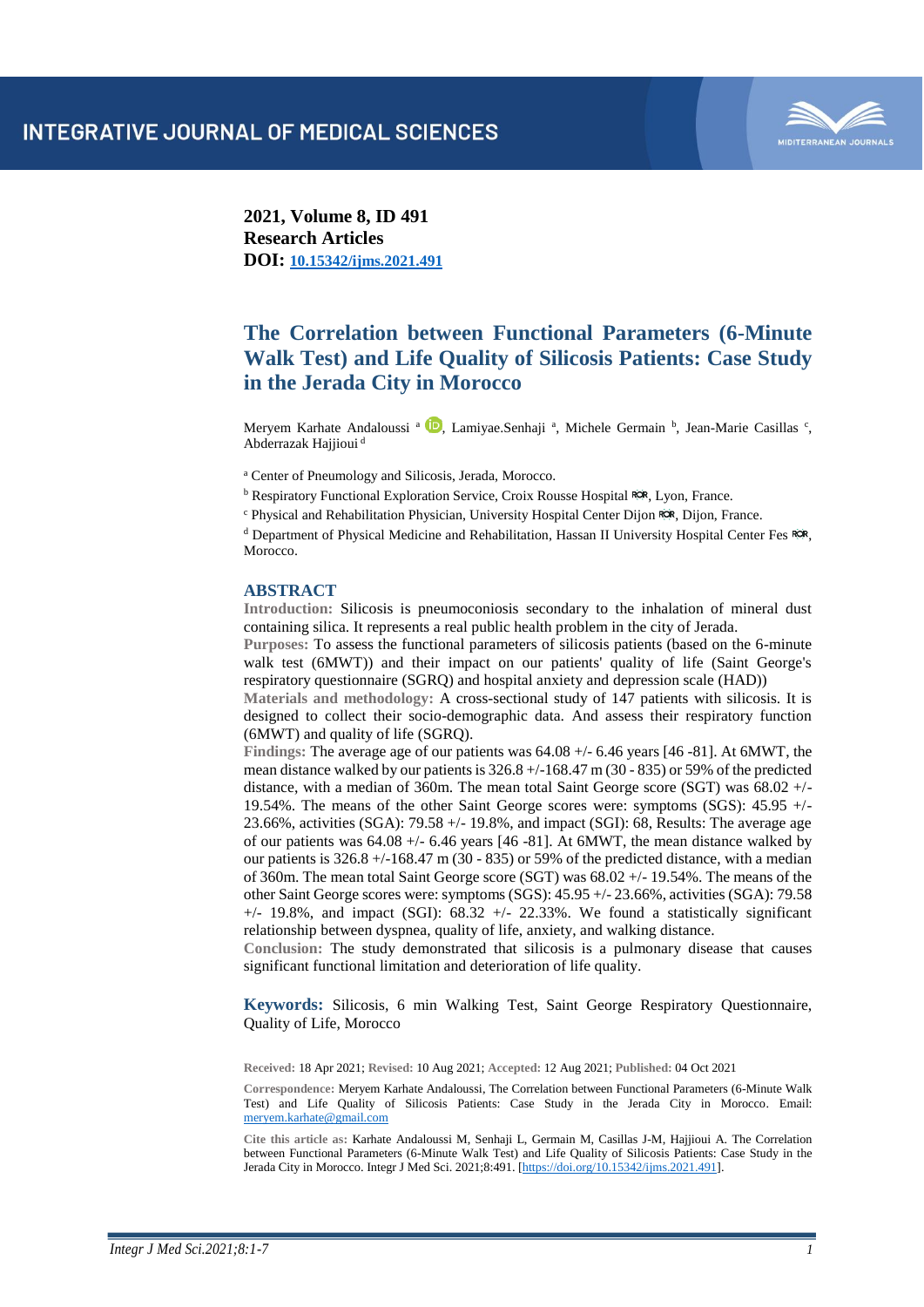**Copyright ©** 2021 Meryem Karhate Andaloussi et al. This is an open access article distributed under th[e Creative](https://creativecommons.org/licenses/by/4.0/)  [Commons Attribution 4.0 International License,](https://creativecommons.org/licenses/by/4.0/) which permits unrestricted use, distribution, and reproduction in any medium, provided the original work is properly cited.

#### **INTRODUCTION**

Silicosis is a worldwide occupational lung disease. It is caused by exposure to crystalline silica dust, which occurs in various industries. Silicosis occurs due to an imbalance between the penetration of particles and the means of bronchopulmonary purification and the toxicity of silica, and the repair methods. Exposure to crystalline silica dust occurs in many industries. The occurrence of silicosis results from an imbalance between the penetration of particles and the means of bronchopulmonary purification, as well as the toxicity of silica and the means of repair [1–3].

The pathophysiology of this pneumoconiosis involves two phases: a phase of alveolitis after capturing the mineral particles by the alveolar macrophage and a later phase of fibrosis. Histologically, the elementary lesion is the silicosis nodule. The silicosis nodules will later increase in size, coalesce and then give pseudo-tumoral masses characteristic of coal miner's pneumoconiosis [2].

In the 1990s, more than three million people were exposed to silica in Europe. Also, in Spain, annual reports from the National Institute of Silicosis show that since 2008 there has been an increase in the number of new cases. In 2012, 166 patients were reported.[3] .In the United States, the annual incidence is reported to be between 36,500 and 37,300 cases, with nearly 2,700 deaths over a decade.[1] In the UK, approximately 600,000 workers were exposed to crystalline silica from 1990 to 1993, about 100 cases were reported each year between 1996 and 2009, and deaths from silicosis decreased from 28 in 1993 to 10 in 2008[4-5].

China has the most significant number of silicosis patients, with over 500,000 cases recorded between 1991 and 1995, 6,000 new cases, and over 24,000 deaths reported each year [1,3].

Morocco also counts many patients affected by silicosis, especially in Jerada city, where this disease is considered a priority and presents a significant public health issue. Jerada is a city located in the eastern region of Morocco, and it was founded in 1927 after the discovery of the coal basin. The mining activity was started in 1936, and the mine was closed in 1998.[6- 7].

After 60 years of mining, there was no additional activity in Jerada. The city counted 9000 workers after the closure of the mine in 1998, including 2018 silicosis (currently 1470 silicosis still alive in 2018. [6-7]

Due to the lack of other financial resources, new clandestine coal mines have arisen, causing new, more complicated, and earlier cases of pulmonary silicosis.

Silicosis is an incurable disease with infectious, cardiovascular, osteoarticular, nutritional, metabolic, and psychological (anxiety, depression) complications [2, 8].

The 6-min walk test (6MWT) is a simple and inexpensive tool for assessing exercise tolerance.

It applies to many diseases, including chronic obstructive pulmonary disease and idiopathic pulmonary fibrosis (IPF), and is used to assess functional status and therapeutic response and define prognosis [9].

For better patient management, the clinician should not be satisfied with assessing the patient's health. They must be interested in the patient's perception of his health status, which explains the use of quality-of-life measures that better understand the areas in which patients feel their disease's consequences. The Saint George questionnaire is designed specifically for patients with respiratory pathology. All of its items relate more or less directly to the symptoms of these pathologies (breathlessness, wheezing) or their consequences on daily life. [10].

In the context of a respiratory rehabilitation program destined for silicosis patients of Jerada city, this study was conducted to evaluate the functional status of our patients by the 6MWT and its impact on their life quality (SGRQ and HAD).

#### **METHODS**

# **Study nature**

We conducted a cross-sectional study between December 2017 and June 2018 at the Pneumology and Silicosis Center of Jerada. Including patients with silicosis monitored in consultation. We conducted our survey by two experienced physicians consisting of a faceto-face interview. We informed the patients about the study's nature, obtained their consent, and collected their data.

The ethical committee approved our protocol of Sidi Mohammed Ben Abdellah University.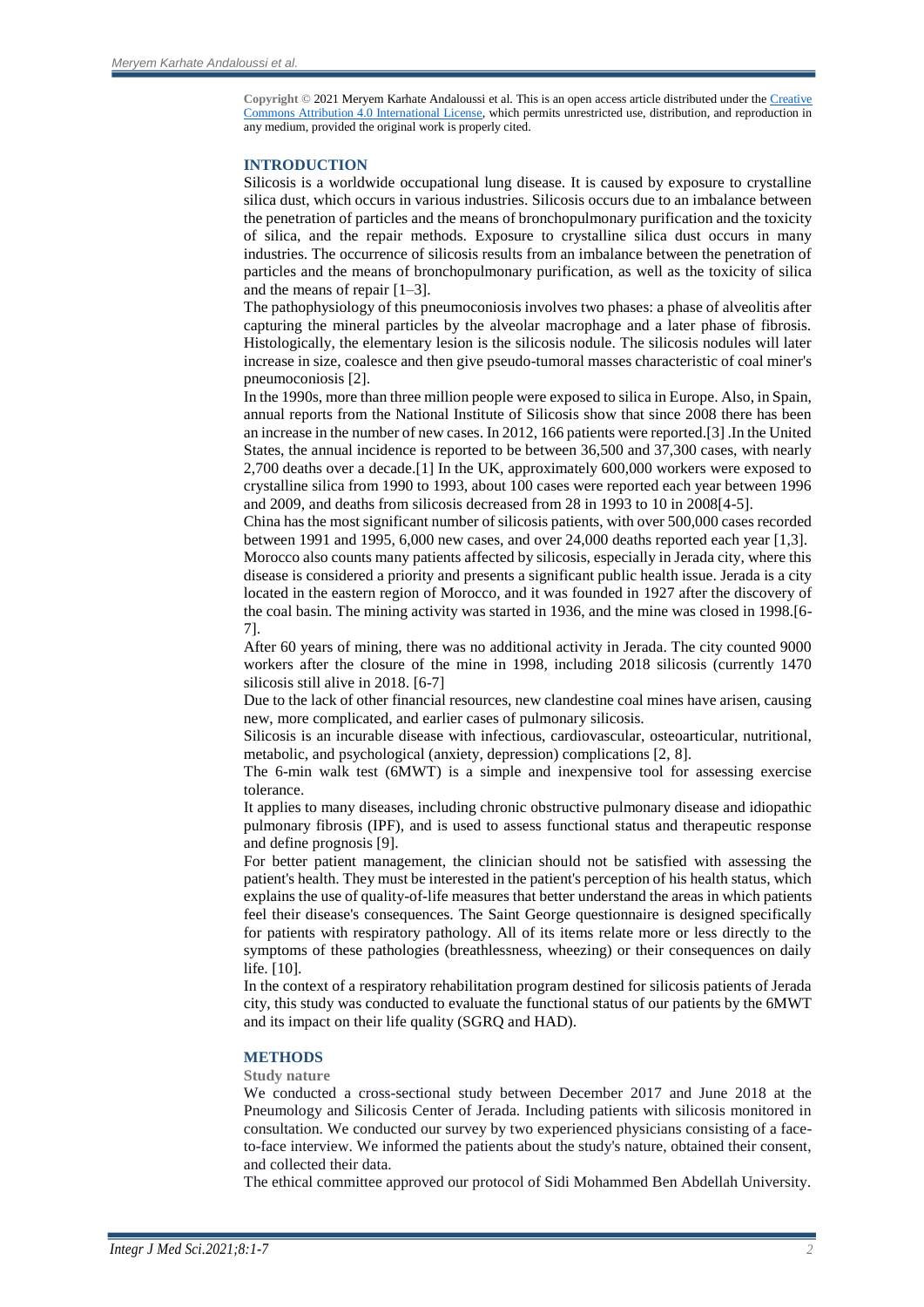Seven hundred (700) patients live in the city of Jerada, 330 of whom are regularly followed up in consultation. One hundred forty-seven patients were included in our study, i.e., a participation rate of 44.5%. 183 patients were excluded (Participation refusal, geographical distance, reduced walking mobility/loss of autonomy, acute cardiac or respiratory decompensation at survey time.)

**Data collection:**

Data collected in these studies included: clinical data (dyspnea, comorbidities), demographic data (age), smoking status, exposure history (mean exposure time, latency time, permanent partial incapacity: PPI), lung function (6MWT), quality of life (Moroccan version of the Saint George questionnaire [11], HAD test [12].

**Quality of life (QoL)**

QoL was evaluated through the St George respiratory questionnaire with its 3 main items (symptoms, activities, and impact), as well as the HAD test to diagnose anxious and depressed patients.

6-minute walk test.

The 6MWT is a simple tool that has shown its validity to assess exercise tolerance. Our patients walked a 30-meter round-trip corridor, and they were instructed to walk at their own pace and stop if necessary but were encouraged to complete the test. The walking test was classified into 3 stages from 0 to 3: the greater the stage, the greater the limitation. **Statistical analysis**

Patient data collected on the operating form were entered into an Excel spreadsheet. The data were statistically analyzed using SPSS software version 22.0.

# **RESULTS**

We collected 147 patients, all of them were male. The basic characteristics of the patients with silicosis are listed in Table 1.

| Table 1: Socio-demographic, clinical, functional and quality of life characteristics of |                        |
|-----------------------------------------------------------------------------------------|------------------------|
| silicosis patients.                                                                     |                        |
| Characteristics                                                                         |                        |
| Age (years                                                                              | $64,08+\{-6,46[46-81]$ |
| Average duration of exposure (years)                                                    | $19,04 + -7,45$ [2-36] |
| Delay between onset of exposure and onset of symptoms (years)                           | $18,07 + -9,5$ ans     |
| <b>PPI</b>                                                                              | 42,45                  |
| $<$ 40                                                                                  | 11,51                  |
| $40 - 70$                                                                               | 46,04                  |
| >70                                                                                     |                        |
| Smoking status (%)                                                                      | 53,9                   |
| Non-smoker                                                                              | 34                     |
| Former smoker                                                                           | 12,1                   |
| Smoker                                                                                  |                        |
| Co-morbidities (%)                                                                      |                        |
| Tuberculosis                                                                            | 8,33                   |
| Heart disease                                                                           | 11,9                   |
| <b>COPD</b>                                                                             | 31,97                  |
| Dyspnea (%)                                                                             |                        |
| Stage 1                                                                                 | 17,01                  |
| Stage 2                                                                                 | 64,63                  |
| Stage 3                                                                                 | 17,01                  |
| Stage 4                                                                                 | 1,35                   |
| 6MWT<br>average (m)                                                                     | $326,8 + - 168,47$     |
| $SGRQ$ $(\%)$                                                                           |                        |
| Total                                                                                   | $68,02+\frac{19}{54}$  |
| Symptoms<br>$\bullet$                                                                   | $45,95 + (-23,66)$     |
| <b>Activities</b>                                                                       | $79,58 + (-19,8)$      |
| Impact                                                                                  | $68,32+/-22,33$        |
| <b>Test HAD</b>                                                                         |                        |
| Anxiety (%)                                                                             | 61,91                  |
| Depression (%)                                                                          | 83,67                  |

COPD: Chronic Obstructive Pulmonary Disease; PPI: Permanent Partial Impotence, 6-MWT: 6-Minute Walk Test, SGRQ: Saint-George Respiratory Questionnaire.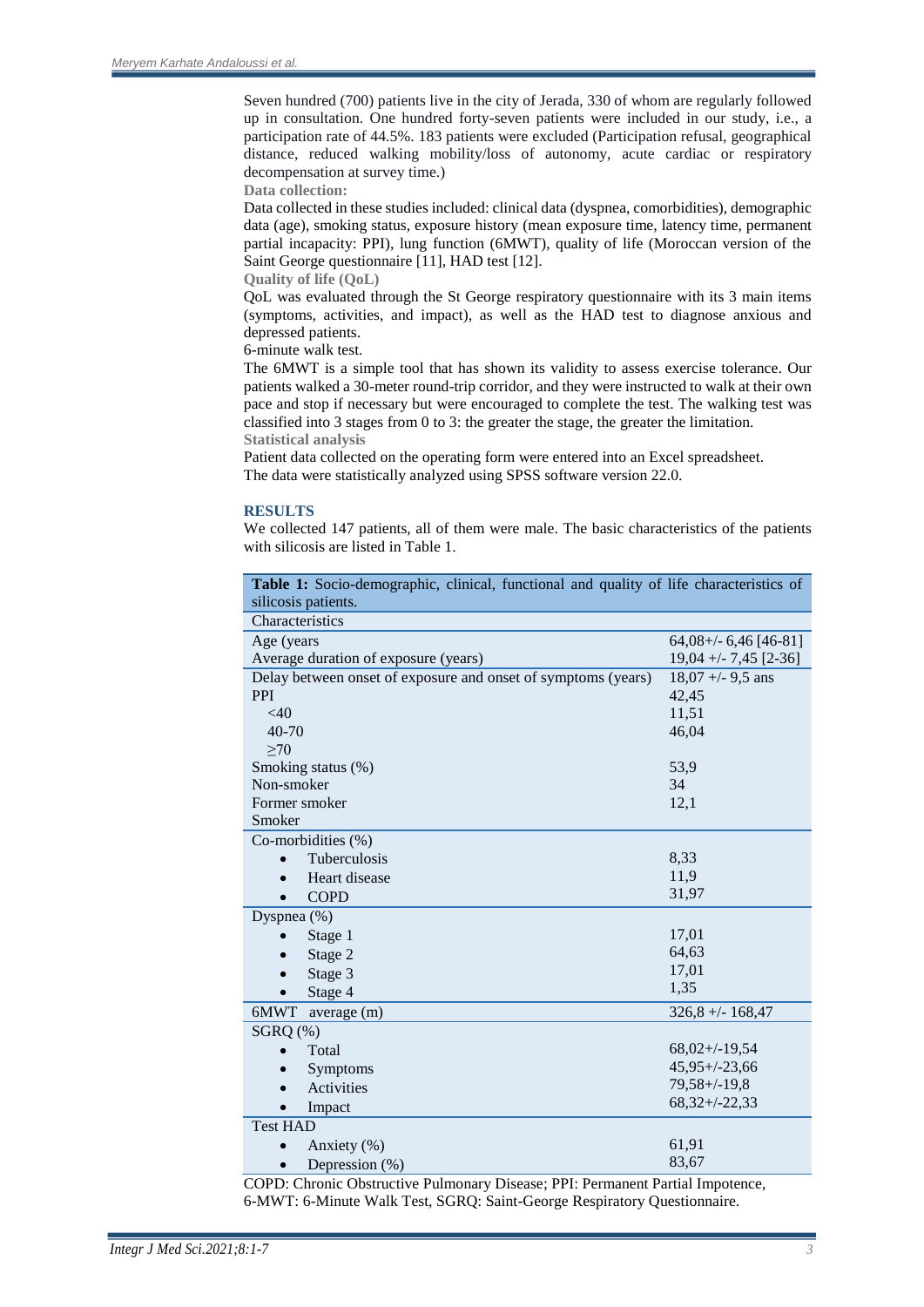| Table 2: Comparison of socio-clinical, functional, quality of life and 6MWT data |                    |                     |                    |             |  |  |  |
|----------------------------------------------------------------------------------|--------------------|---------------------|--------------------|-------------|--|--|--|
| 6MWT                                                                             |                    |                     |                    |             |  |  |  |
|                                                                                  | >300               | 300-150             | <150               | P           |  |  |  |
| Duration of Exposure (%)                                                         |                    |                     |                    |             |  |  |  |
| $\bullet \leq 10$ years                                                          | 9(45%)             | 5(25%)              | 6(30%)             |             |  |  |  |
| $\bullet$ 10-20 years                                                            | 41(74.54%)         | 7(12.73%)           | 7(12.73%)          |             |  |  |  |
| $\bullet$ >20 years                                                              | 39(66.10%)         | 8(13.58%)           | 12(20.34%)         | 0.17        |  |  |  |
| Dyspnée N(%)                                                                     |                    |                     |                    |             |  |  |  |
| $\bullet$ Stage 1                                                                | 24(96%)            | $1(4\%)$            | $0(0\%)$           |             |  |  |  |
| $\bullet$ Stage 2                                                                | 65(70.65%)         | 16(17.39%)          | 11(11.96%)         |             |  |  |  |
| $\bullet$ Stage 3                                                                | 4(17.39%)          | 4(17.39%)           | $15(65.22\%)$      | < 0,0001    |  |  |  |
| $\bullet$ Stage 4                                                                | $0(0\%)$           | $0(0\%)$            | $1(100\%)$         |             |  |  |  |
| <b>SGRQ</b>                                                                      |                    |                     |                    |             |  |  |  |
| $\bullet$ Total                                                                  | $63,56 + (-19,5)$  | $69,79 + (-21.01*)$ | $83.08 + - 43.18*$ | $P=0,00001$ |  |  |  |
| $\bullet$ Symptoms                                                               | $39,66 + -21,1*$   | $52.06 + - 25.62*$  | $64,7 + (-17,75*)$ |             |  |  |  |
| • Activites                                                                      | $75,44 + - 21,31*$ | $82.49 + -16.47*$   | $91.73 + -7.87*$   | P < 0,00001 |  |  |  |
| $\bullet$ Impact                                                                 | $64,28 + -22,33$   | $68,13 + -25,07*$   | $83,68 + -10,44*$  | $P=0,0004$  |  |  |  |
|                                                                                  | ∗                  |                     |                    | $P=0,0002$  |  |  |  |
| HAD $N(\%)$                                                                      |                    |                     |                    |             |  |  |  |
| • Anxiety                                                                        |                    |                     |                    |             |  |  |  |
| Yes                                                                              | 51(57.31%)         | 18(20.22%)          | 20(22.47%)         |             |  |  |  |
| No                                                                               | 42(80.76%)         | 3(5.76%)            | 7(13.248%)         | $P=0,0034$  |  |  |  |
| • Depression                                                                     |                    |                     |                    |             |  |  |  |
| Yes                                                                              | 74(62.71%)         | 20(16.95%)          | 24(20.34%)         |             |  |  |  |
| N <sub>o</sub>                                                                   | 19(82.6%)          | $1(4.34\%)$         | 3(13.06%)          | $P=0,23$    |  |  |  |

6-MWT: 6-Minute Walk Test, HAD: Hospital Anxiety and Depression

There is a statistically significant relationship between the duration of exposure and the degree of depression: higher the time of exposure, the higher the number of patients with depression (p=0.01)

Anxious patients all have high QoL scores compared to silicosis patients without anxiety, and patients with depression had higher activity scores ( $p = 0.00004$ ) and total scores ( $p =$ 0.012) than non-depressed patients.

Table 3 shows the results of the univariate linear regression analysis with QoL scores as the baseline variables. Variables with a p>0.05 are not displayed in the table.

Age is associated with high activity score and Saint George total score, and time to onset of symptoms from the onset of anthrax exposure is related to the increased full quality of life score.

There is a correlation between PPI, walking distance WD, and saint george QOL scores. Therefore, as the ppi increases, the saint george questionnaire scores increase, indicating poor quality of life. Conversely, as walking distance increases, the scores are lower, reflecting better quality of life (except for WALKING DISTANCE, it is not correlated with SGT).

| Table 3: Correlation coefficient of variables calculated by linear regression (standard<br>coefficient). |                  |                  |                |                          |  |  |  |
|----------------------------------------------------------------------------------------------------------|------------------|------------------|----------------|--------------------------|--|--|--|
| <b>Variables</b>                                                                                         | <b>Symptômes</b> | <b>Activités</b> | <b>Impact</b>  | <b>Total</b>             |  |  |  |
| Age                                                                                                      |                  | 0,04(0,646)      |                | 0,04(0,6)                |  |  |  |
| Duration of exposure                                                                                     | -                |                  |                |                          |  |  |  |
| <b>PPI</b>                                                                                               | 0,05(0,271)      | 0,04(0,183)      | 0,04(0,223)    | 0,03(0,221)              |  |  |  |
| Symptom onset time                                                                                       |                  |                  |                |                          |  |  |  |
| WD                                                                                                       | $0,18(-0,059)$   | $0,07(-0,03)$    | $0,07(-0,035)$ | $\overline{\phantom{a}}$ |  |  |  |

Time to Symptom Onset; Time to Symptom Onset in Relation to the Onset of Exposure, PPI: Permanent Partial Disability, WD: Walking Distance.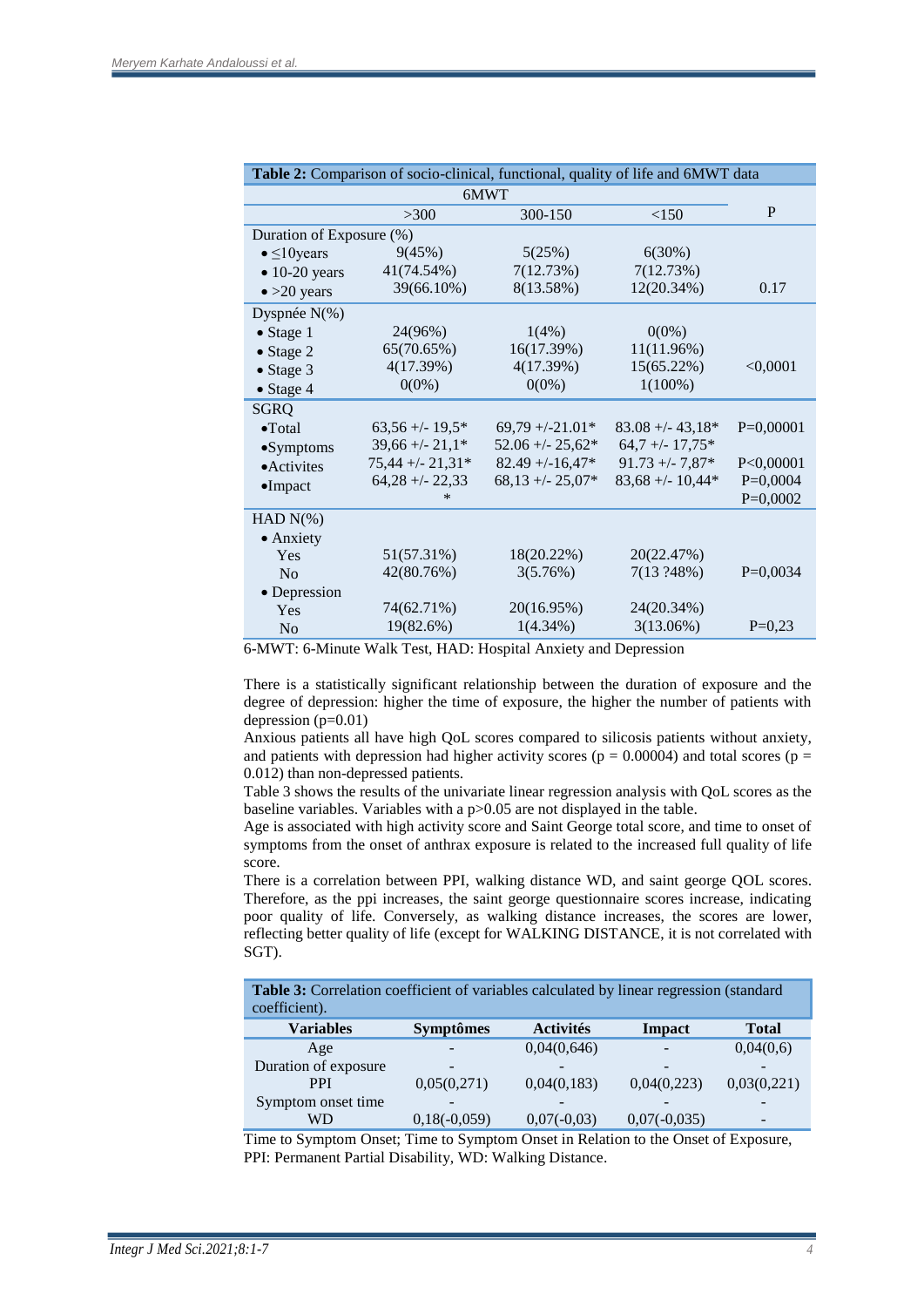# **DISCUSSION**

This is the first study at the national level. It was conducted at the Pneumology and Silicosis Center of Jerada. Its purpose is to determine the clinical and functional profile and the healthrelated QoL of patients with silicosis.

The average age of our patients was  $64.08 + (-6.46$  years. It is close to that of the American patients in the Rosenman study [12], which was 69.5 years, higher than that of the Pérez study carried out in Spain, which was  $52.6 \pm 10.7$  years. Aberkane. S [13] carried out the Algerian research where we have a relatively young population (33.75 years). However, it is lower than the Chinese patients, and the H Liu study published in 2011 and that of B. Han [8] published in 2013 (73.3 years and 74.1 years).

Only 8.3% of our patients had a history of tuberculosis, which is still very low compared to the study of H.Liu [14], where the percentage was 29.3%, the one performed in Italy [15] (43.75%) and the one of B. Han test [8] where it was 67%.

In our study, the average duration of exposure to silica was 18.9 years [2 to 36 years]; for H. Liu [14], it was 28.6, and for B.Han[8], [14] 27.9 years.

The inhalation of crystalline silica over prolonged periods leads to an impairment of lung function, which is manifested by a limitation in the 6-min walk test [8], [14], [16]

In our study, the mean distance walked was 329m, the median was 360m. 66% of our patients walked more than 300m during the 6-minute walk test. In the B. Han study, the median was 200m, and only 27% walked more than 250m. In the Pérez study [3], the mean distance walked was  $387.9 \pm 91.7$  m, and 50% of patients walked less than 350 m.

The Saint George questionnaire showed quite high scores reflecting a poor quality of life of our patients. This joins the results of Wang's study [17] where the mean of SGT, SGS, SGA, and SGI were 63.8+/-16.3; 62.3+/-15; 62.1+/-17.6; 66.9+/-22.6 respectively; and Liu H's study [14] where the mean of SGS, SGA, and SGI were 56.02, 56.46 and 52.33 respectively. Other studies [12], [17]–[19] using other QoL questionnaires (WHOQOL-100, SF36) showed that the QoL of silicosis was lower than that of control subjects.

B Han [20] also used the HAD test to evaluate the prevalence of anxiety and depression among silicosis patients (N= 324) hospitalized in the department of pulmonology in Shenyang between April 2011 and September 2011. 99.1% had symptoms of anxiety, and 86.1% had symptoms of depression. T.Yildiz [18] also reported that in Turkey, silicosis in sandblasters is accompanied by increased levels of anxiety and depressive symptoms (the author based his study on Beck's depression inventory (BDI scores) and Beck's anxiety inventory (BAI scores)). These results are similar to the results obtained in our patients, where the prevalence of anxiety was 61.91%, and depression was 83.67%.

A correlation between dyspnea, quality of life, anxiety, and walking distance was found in our study. Pérez [3] found that patients with a walking distance < 350m are older and have more dyspnea ( $p<0.005$ ). In the study of B. Han [8], a significant association was found between the WALKING DISTANCE and the age of the patients ( $(>60$  years) p $< 0.005$ ), the duration of exposure ((duration >15 years) p<0.05), as well as their quality of life (p<0.01). No correlation was found between walking distance and age or WALKING DISTANCE and exposure duration in our study.

This study found a correlation between age and activity score and total quality of life score and a relationship between time to onset of symptoms from the start of exposure and TMS. These findings are consistent with data from other studies [17], [19]. However, our data did not show a relationship between the duration of exposure and the QoL of our patients, contrary to Liu's study [14].

# **CONCLUSION**

The present study has shown that the 6-minute walk test is abnormal in most of our patients and correlates with their quality of life. Therefore, it has a great interest in the follow-up of our silicosis patients as it can reflect their clinical status and QoL. This study will be followed by a respiratory rehabilitation program and an evaluation of the impact of this rehabilitation in this population.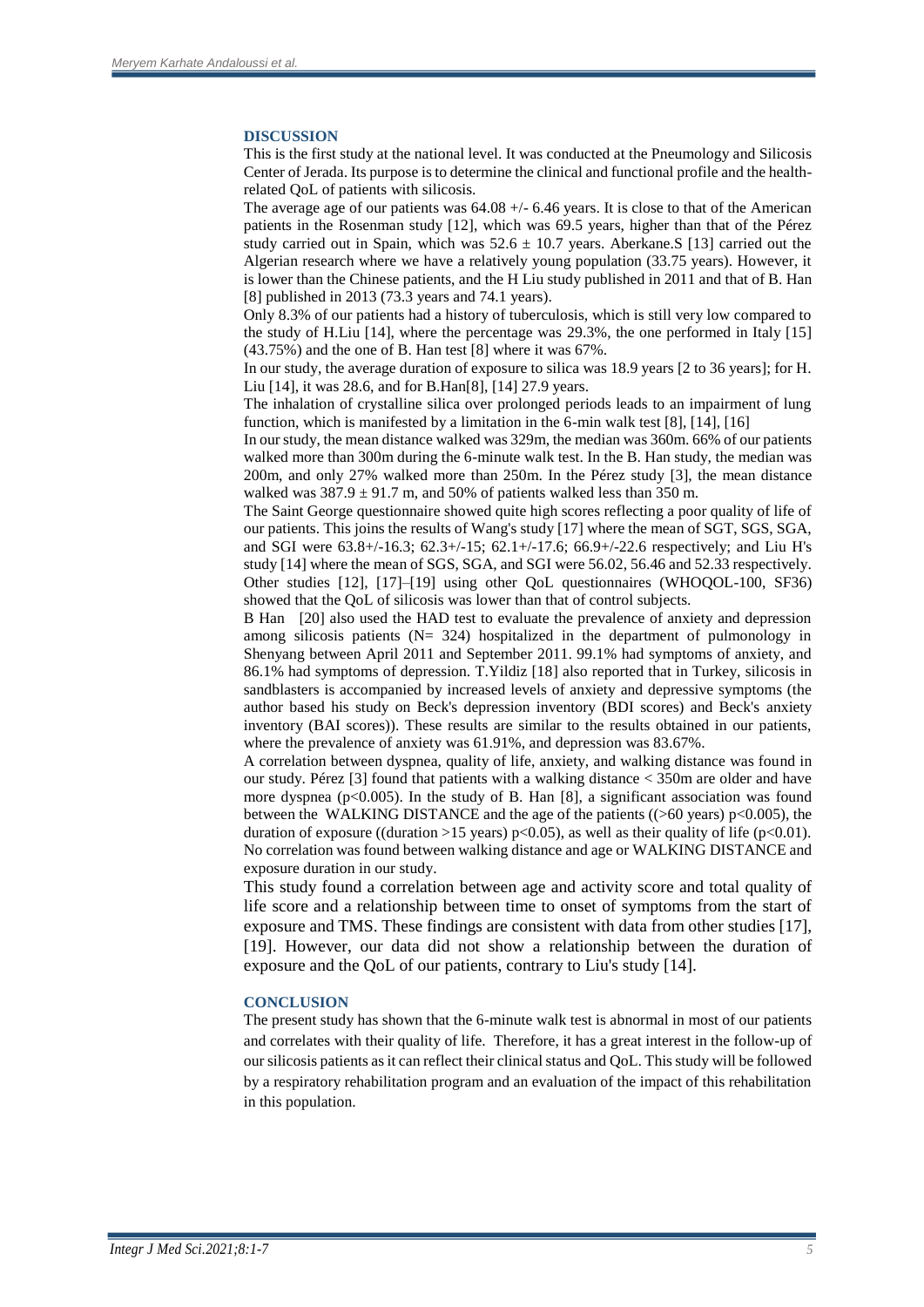# **Acknowledgments**  None

# **Authors' contributions**

The participation of each author corresponds to the criteria of authorship and contributorship emphasized in the Recommendations for [the Conduct, Reporting, Editing, and Publication](http://www.icmje.org/recommendations/browse/)  [of Scholarly work in Medical Journals of the International Committee of Medical Journal](http://www.icmje.org/recommendations/browse/)  [Editors.](http://www.icmje.org/recommendations/browse/) Indeed, all the authors have actively participated in the redaction, the revision of the manuscript, and provided approval for this final revised version.

# **Funding**

No funding was received from any organization to conduct the present study.

# **Conflict of interest**

The authors declare that there is no conflict of interest regarding the publication of this article.

**Ethical approval**  None

# **REFERENCES**

- [1] Leung CC, Yu IT, Chen W. Silicosis. Lancet. 2012 May 26; 379(9830):2008-18. Doi[: 10.1016/s0140-6736\(12\)60235-9](https://doi.org/10.1016/s0140-6736(12)60235-9)
- [2] Brichet A, Tillie-Leblond I, Wallaert B, Tonnel AB. Silicose et pneumoconiose du mineur de charbon. EMC Pneumol. 2004 ; 12. Doi: [10.1016/S1155-195X\(00\)00027-](http://dx.doi.org/10.1016/S1155-195X(00)00027-X) [X](http://dx.doi.org/10.1016/S1155-195X(00)00027-X)
- [3] Blanco Pérez JJ, Arnalich Montiel V, Salgado-Barreira Á, Alvarez Moure MA, Caldera Díaz AC, Cerdeira Dominguez L, et al. [The 6-Minute Walk Test as a Tool for Determining Exercise Capacity and Prognosis in Patients with Silicosis]. Arch Bronconeumol (Engl Ed). 2019 Feb; 55(2):88-92. Doi: [10.1016/j.arbres.2018.07.004](https://doi.org/10.1016/j.arbres.2018.07.004)
- [4] Kauppinen T, Toikkanen J, Pedersen D, Young R, Ahrens W, Boffetta P, et al. Occupational exposure to carcinogens in the European Union. Occup Environ Med. 2000 Jan; 57(1):10-8. Doi[: 10.1136/oem.57.1.10](https://doi.org/10.1136/oem.57.1.10)
- [5] Coal worker's pneumoconiosis and silicosis. [Online]. 2012. [Accessed 2021 Apr 06]. Available from: <https://www.hse.gov.uk/statistics/causdis/pneumoconiosis/index.htm>

[6] Haut-Commisariat au Plan. Recensement Général de la population et de l'Habitat 2014 : Province de Jerada. 2016. [Online]. [Accessed 2021 Apr 06]. Available From: [http://www.hcp.ma/regionoriental/docs/RGPH2014INDICATEURS/Indic2014\\_JE](http://www.hcp.ma/regionoriental/docs/RGPH2014INDICATEURS/Indic2014_JERADA.pdf) [RADA.pdf.](http://www.hcp.ma/regionoriental/docs/RGPH2014INDICATEURS/Indic2014_JERADA.pdf)

- [7] Hassi Blal. Un parc muséologique pour la mémoire industrielle et minière du royaume. [Online]. [Accessed 2021 Apr 06]. Available From: [http://www.oriental.ma/upload/MoDUle\\_1/File\\_1\\_432.pdf.](http://www.oriental.ma/upload/MoDUle_1/File_1_432.pdf)
- [8] Han B, Yan B, Zhao N, Zhang J, Sun J, Lei X, et al. The influence of the functional capacity on subjective well-being and quality of life of patients with silicosis. Aging Ment Health. 2013;17(6):707-13. Doi[: 10.1080/13607863.2013.788996](https://doi.org/10.1080/13607863.2013.788996)
- [9] Bouchet C, Guillemin F, Hoang Thi TH, Cornette A, Briançon S. Validation du questionnaire St Georges pour mesurer la qualité de vie chez les insuffisants respiratoires chroniques. Rev Mal Respir. 1996;13(1):43-6. [Accessed 2021 Sep 22]. Available From: <https://splf.fr/wp-content/uploads/2014/11/StGeorges.pdf>
- [10] Préfaut C, Ninot G. La réhabilitation du malade respiratoire chronique. Elsevier Masson, 2009 Nov; 29(9):1018. Doi: [10.1016/S0761-8425\(09\)73342-X](https://doi.org/10.1016/S0761-8425(09)73342-X)
- [11] Ochmann U, Kotschy-Lang N, Raab W, Kellberger J, Nowak D, Jörres RA. Longterm efficacy of pulmonary rehabilitation in patients with occupational respiratory diseases. Respiration. 2012; 84(5):396-405. Doi[: 10.1159/000337271](https://doi.org/10.1159/000337271)
- [12] Rosenman KD, Reilly MJ, Gardiner J. Results of spirometry among individuals in a silicosis registry. J Occup Environ Med. 2010 Dec; 52(12):1173-8. Doi: [10.1097/jom.0b013e3181fc5e50](https://doi.org/10.1097/jom.0b013e3181fc5e50)
- [13] Aberkane S. Perceived Health Related Quality of Life Outcomes with Silicosis Patients. Iran J Public Health. 2017 Sep; 46(9):1299-1300. [Accessed 2021 Sep 22]. Available from:<https://ijph.tums.ac.ir/index.php/ijph/article/view/11009>
- [14] Liu H, Yan B, Han B, Sun J, Yang Y, Chen J. Assessment of respiration‐ related quality of life of Chinese patients with silicosis and its influencing factors using the